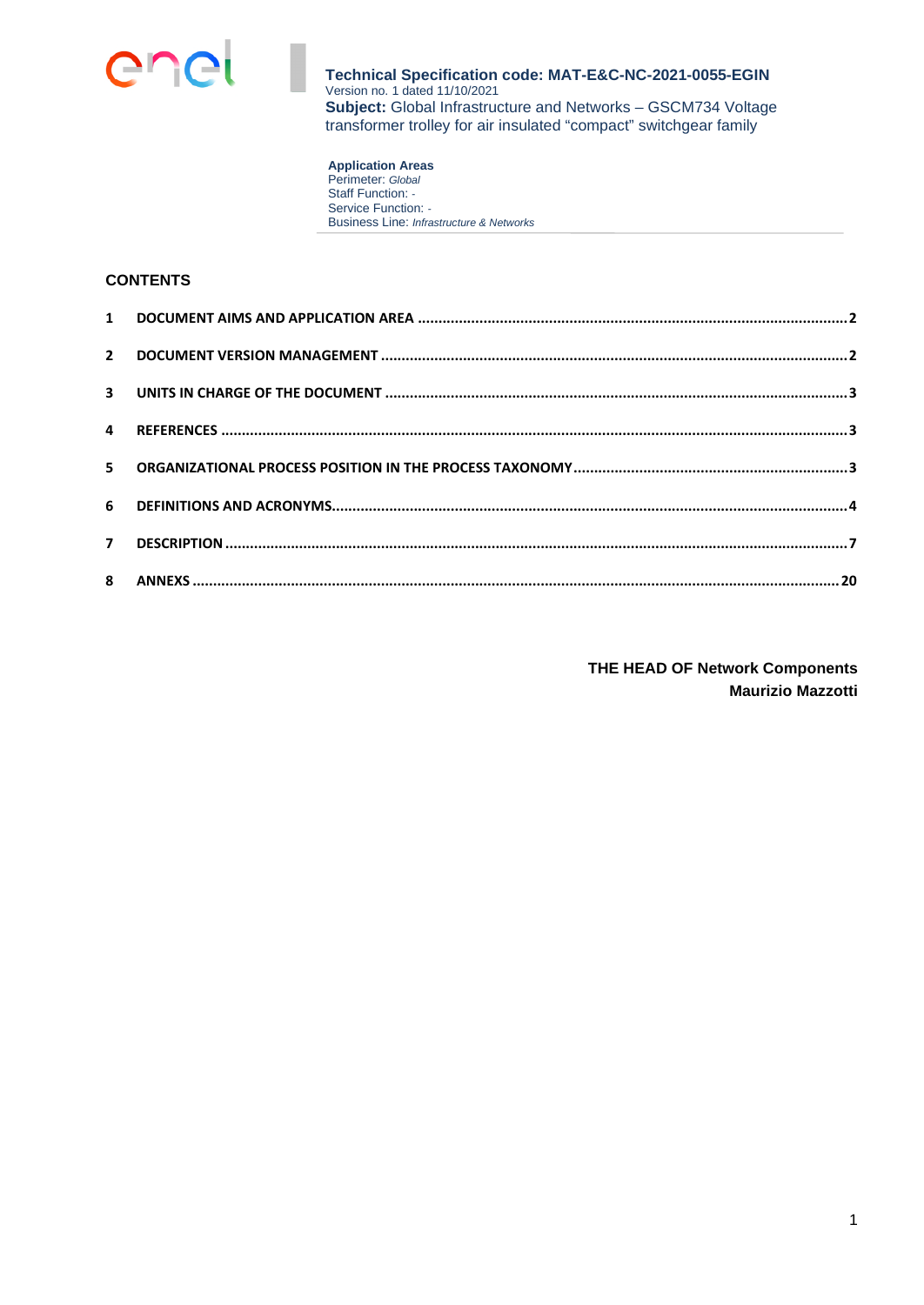

**Application Areas**  Perimeter: *Global* Staff Function: *-*  Service Function: *-*  Business Line: *Infrastructure & Networks*

## **1 DOCUMENT AIMS AND APPLICATION AREA**

The aim of this document is to describe the construction and use characteristics of Voltage Transformer Trolley (VTT), for indoor application with maximum nominal voltage Ur = 24kV, vertical translation used in the Air Insulated "compact" Switchgear (AIS) family described in the Volume XIX "Family of AIS "compact" *enel* type technical specifications collection" to be installed in HV-MV and MV-MV substation of the Enel Group Distribution Companies, listed below:

| <b>Country</b> | <b>Distribution Company</b>  |  |
|----------------|------------------------------|--|
| Argentina      | Edesur                       |  |
|                | Enel Distribuição Rio        |  |
| Brazil         | Enel Distribuição Ceará      |  |
|                | Enel Distribuição Goiás Enel |  |
|                | Enel Distribuição São Paulo  |  |
| Chile          | Enel Distribución Chile      |  |
| Colombia       | Codensa                      |  |
| <b>Iberia</b>  | e-distribución               |  |
| Italy          | e-distribuzione              |  |
| Peru           | Enel Distribución Perú       |  |
|                | Enel Distributie Banat       |  |
| Romania        | Enel Distributie Dobrogea    |  |
|                | Enel Distributie Muntenia    |  |

**Table 1 - Distribution Companies** 

## **1.1 RELATED DOCUMENTS TO BE IMPLEMENTED AT COUNTRY LEVEL**

This document applies to both Enel Global Infrastructure and Networks Srl Company and to Infrastructure and Networks Business Line perimeter, when each Company does not have to issue further documents.

## **2 DOCUMENT VERSION MANAGEMENT**

| <b>Version</b> | Date       | <b>Main changes description</b>                                                                                                                                       |  |  |  |
|----------------|------------|-----------------------------------------------------------------------------------------------------------------------------------------------------------------------|--|--|--|
| 01             | 11/10/2021 | Issuing of Global Infrastructure and Networks GSCM734 ed.0 "Voltage<br>transformer trolley for air insulated "compact" switchgear family" technical<br>specification. |  |  |  |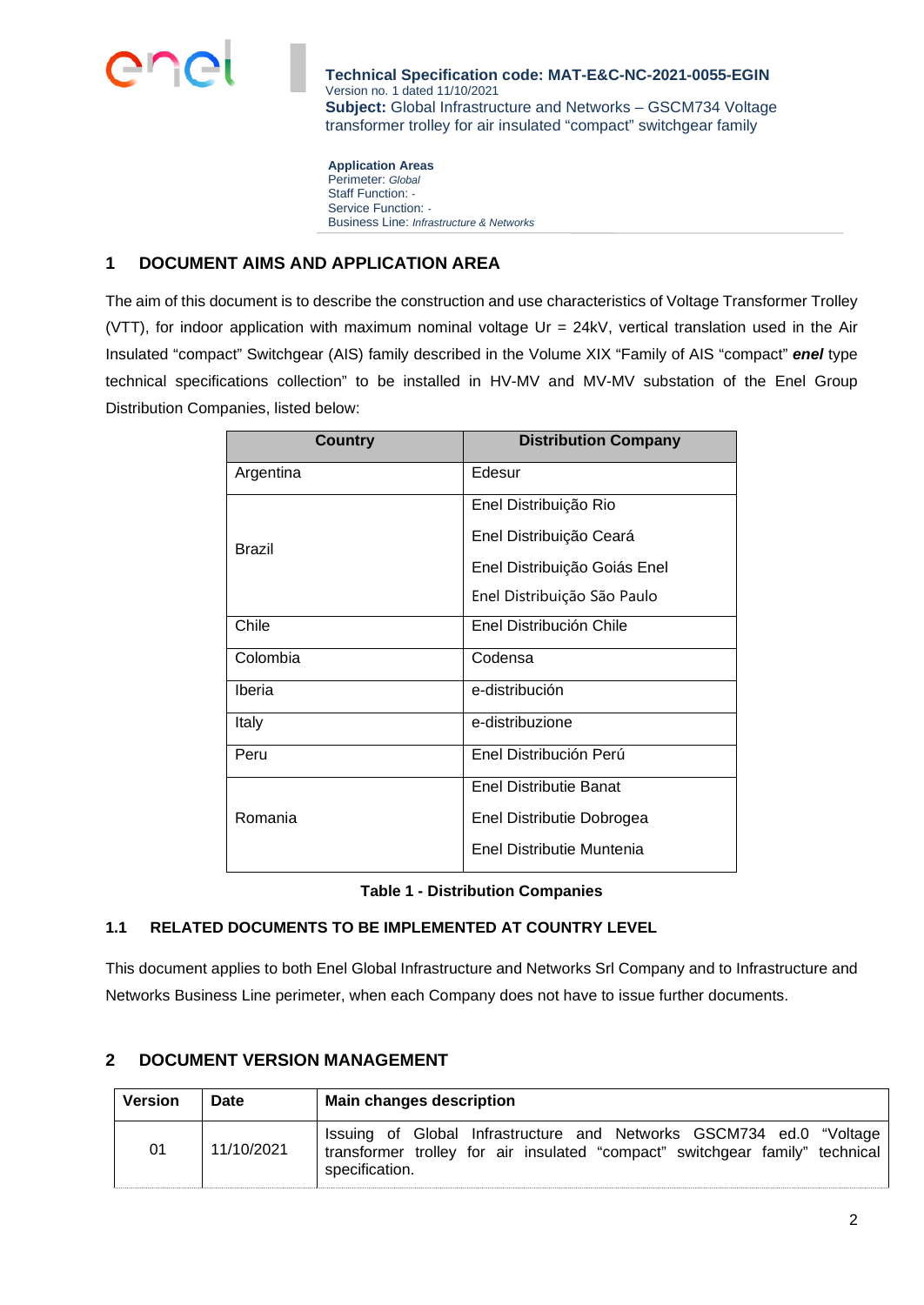

**Application Areas**  Perimeter: *Global* Staff Function: *-*  Service Function: *-*  Business Line: *Infrastructure & Networks*

## **3 UNITS IN CHARGE OF THE DOCUMENT**

Responsible for drawing up the document:

 Global Infrastructure and Networks: Engineering and Construction / Components and Devices Design/ Network Components.

Responsible for authorizing the document:

- Global Infrastructure and Networks: Head of Engineering and Construction unit;
- Global Infrastructure and Networks: Head of Health, Safety, Environment and Quality unit.

## **4 REFERENCES**

- Code of Ethics of Enel Group;
- Enel Human Right Policy;
- The Enel Group Zero Tolerance of Corruption (ZTC) Plan;
- Organization and management model as per Legislative Decree No. 231/2001;
- RACI Handbook Infrastructure and Networks no. 06;
- Enel Global Compliance Program (EGCP);
- Integrated Policy of Quality, Health and Safety, Environment and anti-Bribery;

## **5 ORGANIZATIONAL PROCESS POSITION IN THE PROCESS TAXONOMY**

Value Chain/Process Area: Engineering & Construction; Macro Process: Devices and Components Development; Process: Standard Catalog Management.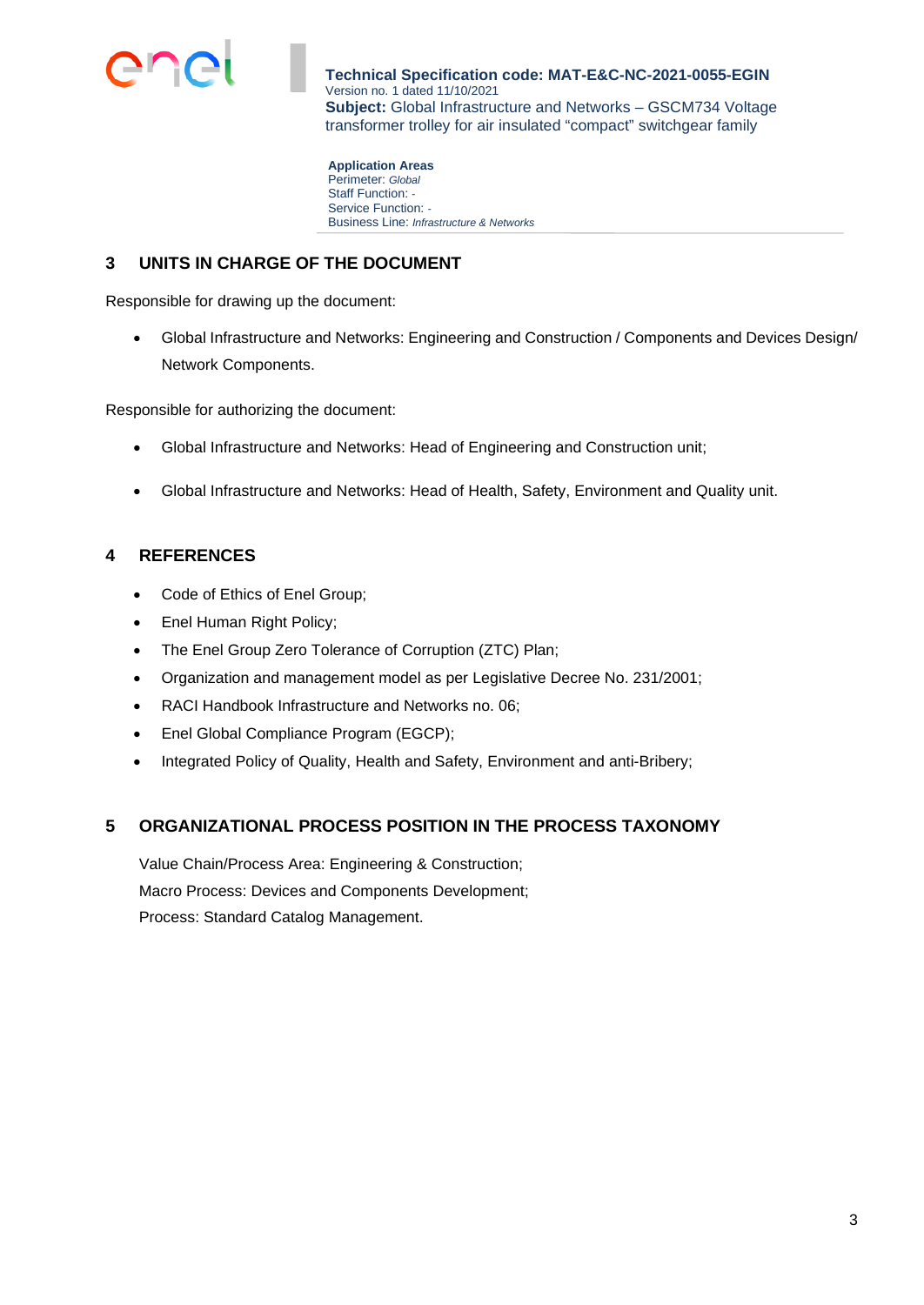

**Application Areas**  Perimeter: *Global* Staff Function: *-*  Service Function: *-*  Business Line: *Infrastructure & Networks*

## **6 DEFINITIONS AND ACRONYMS**

| <b>Acronym and Key words</b>                    | <b>Description</b>                                                                                                                                                                                                                                                                                                                                                                                                                                                                                                                        |  |  |
|-------------------------------------------------|-------------------------------------------------------------------------------------------------------------------------------------------------------------------------------------------------------------------------------------------------------------------------------------------------------------------------------------------------------------------------------------------------------------------------------------------------------------------------------------------------------------------------------------------|--|--|
| <b>Manufacturer Product</b>                     | Component manufactured by a Supplier in accordance with a<br>technical specification                                                                                                                                                                                                                                                                                                                                                                                                                                                      |  |  |
| <b>Technical Conformity Assessment</b><br>(TCA) | "conformity<br>assessment" <sup>1</sup><br>with<br>"specified<br>respect<br>A<br>to<br>requirements" <sup>2</sup> consists in functional, dimensional, constructional<br>and test characteristics required for a product (or a series of<br>products) and quoted in technical specifications and quality<br>requirements issued by Enel Group distribution companies. This<br>also includes the verification of conformity with respect to local<br>applicable regulation and laws and possession of relevant<br>requested certifications |  |  |
| <b>Conformity assessment body</b>               | Body that performs the conformity assessment activities<br>[ISO<br>17000]                                                                                                                                                                                                                                                                                                                                                                                                                                                                 |  |  |
| <b>Enel Equipment Key code</b>                  | It's an equipment representative for a group (family) of similar<br>equipment chose by Enel                                                                                                                                                                                                                                                                                                                                                                                                                                               |  |  |
| <b>Enel Equipment Family code</b>               | Equipment belonging to a specific group (family) in which another<br>equipment is identified as key code                                                                                                                                                                                                                                                                                                                                                                                                                                  |  |  |
| <b>TCA systems</b>                              | The "conformity assessment systems", is applicable specifying that<br>the rules and procedures to carry on the TCA are those specified in<br>the present document                                                                                                                                                                                                                                                                                                                                                                         |  |  |
| <b>Type A documentation</b>                     | Not confidential documents used for product manufacturing and<br>management from which it is possible to verify the product conformity<br>to all technical specification requirements, directly or indirectly                                                                                                                                                                                                                                                                                                                             |  |  |

<sup>1</sup> Definition 2.1 of ISO/IEC 17000

<sup>2</sup> Definition 3.1 of ISO/IEC 17000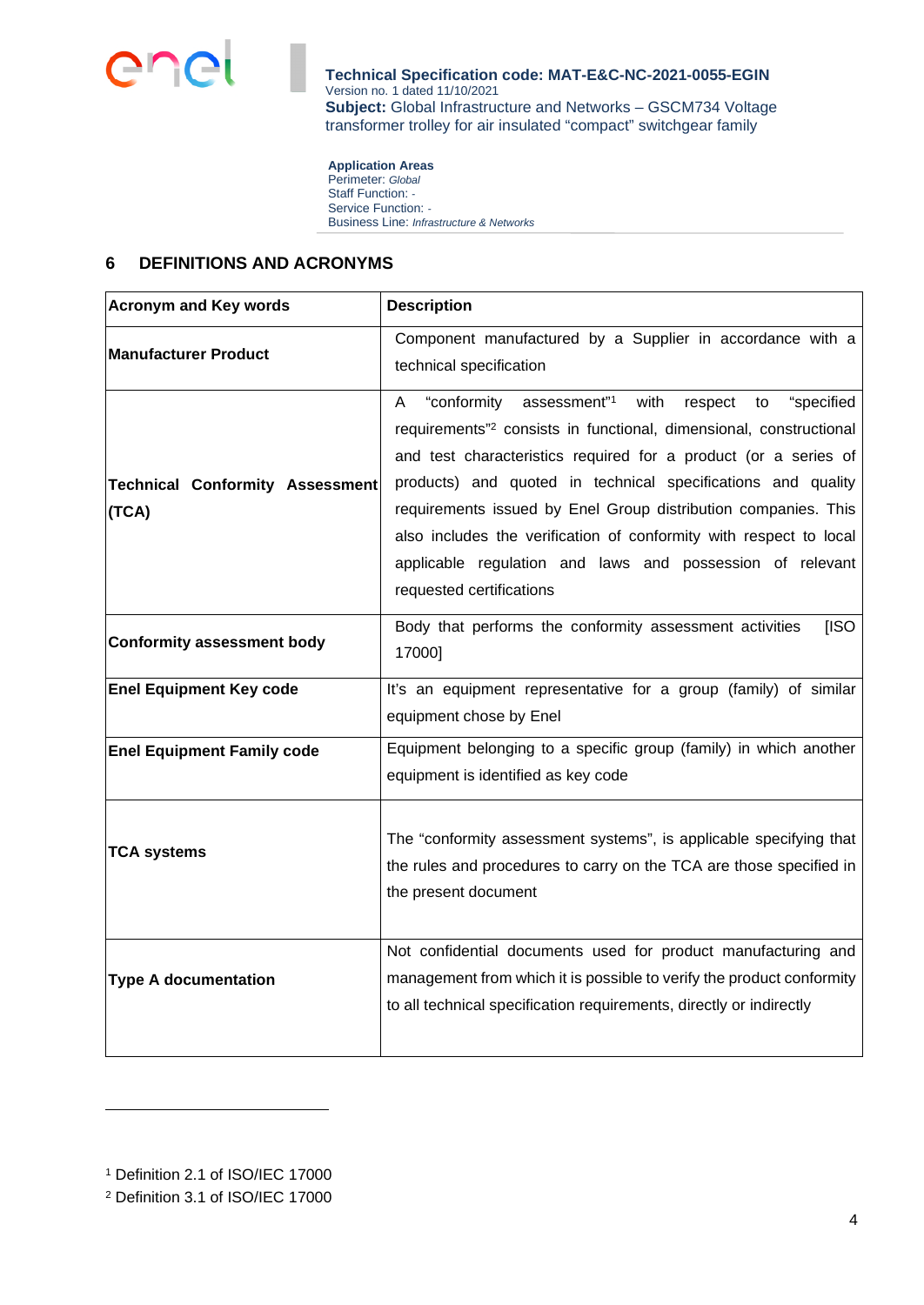

**Application Areas**  Perimeter: *Global* Staff Function: *-*  Service Function: *-*  Business Line: *Infrastructure & Networks*

| <b>Type B documentation</b>                              | Confidential documents used for product manufacturing and            |  |  |  |
|----------------------------------------------------------|----------------------------------------------------------------------|--|--|--|
|                                                          | management where all product project details are described, in order |  |  |  |
|                                                          | to uniquely identify the product object of the TCA                   |  |  |  |
| <b>TCA report</b>                                        | Document describing the activities carried out for TCA               |  |  |  |
| <b>TCA dossier</b>                                       | Set of final documents delivered by the Supplier for the TCA         |  |  |  |
|                                                          | Integrated IT platform to manage the processes of Technical          |  |  |  |
| <b>Material</b><br><b>LifeCycle</b><br><b>Management</b> | Specifications (TSM), Technical Conformity Assessment (TCA),         |  |  |  |
| (MLM)                                                    | Quality Control Tools (QCA), Defects Managing (CMD), Warranties      |  |  |  |
|                                                          | and Materials Shipping(MSH)                                          |  |  |  |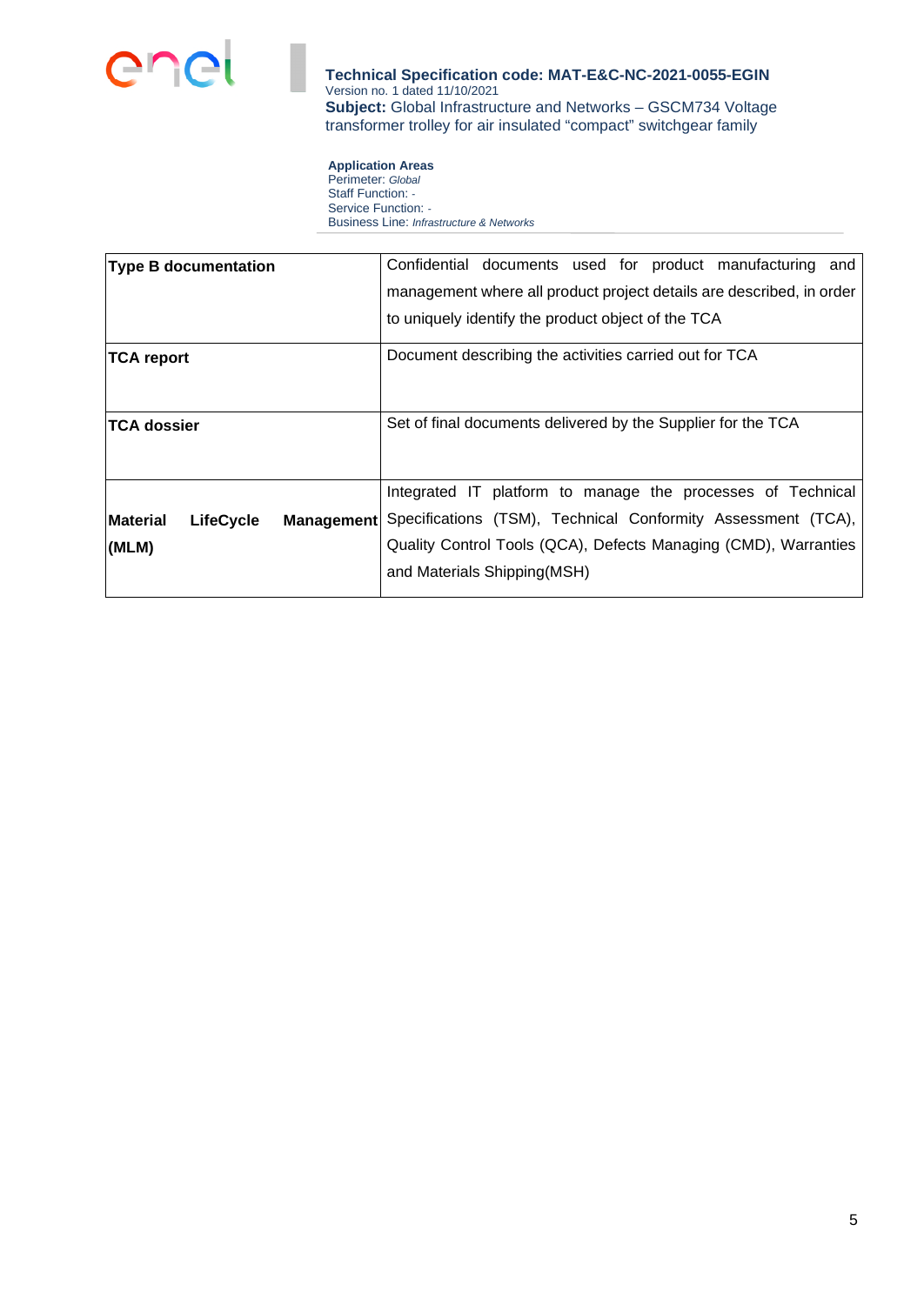

**Application Areas**  Perimeter: *Global* Staff Function: *-*  Service Function: *-*  Business Line: *Infrastructure & Networks*

#### **6.1 ENEL GLOBAL INFRASTRUCTURE AND NETWORKS COUNTRIES REFERENCE STANDARDS**

Reference documents listed below (amendments included) shall be the edition in-force at the contract date.

| <b>ISO/IEC 17000</b> | Conformity assessment – Vocabulary and general principles                                                                                           |
|----------------------|-----------------------------------------------------------------------------------------------------------------------------------------------------|
| <b>ISO/IEC 17020</b> | General criteria for the operation of various types of bodies performing inspection                                                                 |
| <b>ISO/IEC 17025</b> | General requirements for the competence of testing and calibration laboratories                                                                     |
| ISO/IEC 17050-1      | Conformity assessment - Supplier's declaration of conformity - Part 1: General<br>requirements (ISO/IEC 17050-1:2004, corrected version 2007-06-15) |
| ISO/IEC 17050-2      | Conformity assessment - Supplier's declaration of conformity - Part 2: Supporting<br>documentation (ISO/IEC 17050-2:2004)                           |
| <b>ISO/IEC 17065</b> | Conformity assessment – Requirements for bodies certifying products, processes<br>and services.                                                     |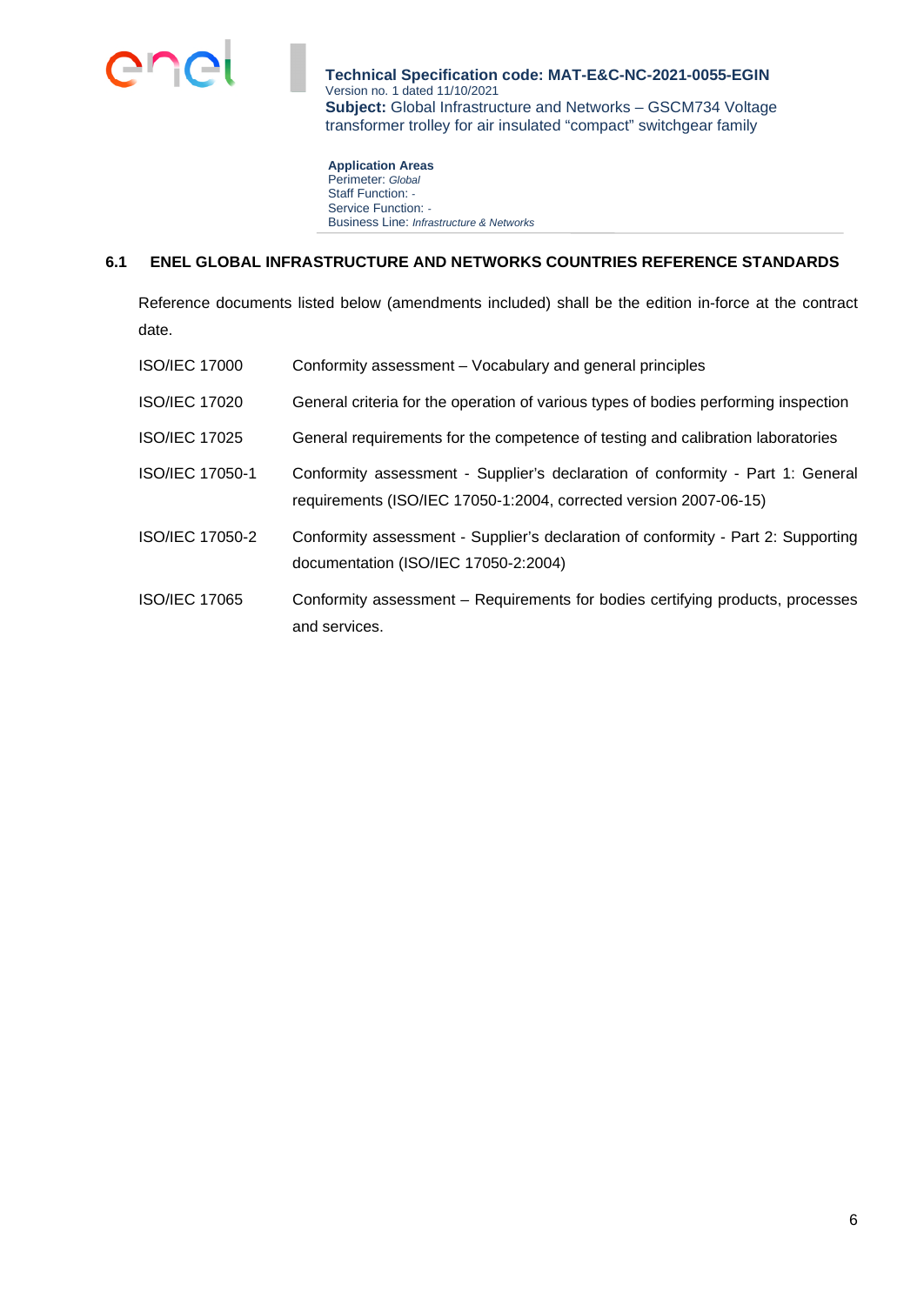

**Application Areas**  Perimeter: *Global* Staff Function: *-*  Service Function: *-*  Business Line: *Infrastructure & Networks*

## **7 DESCRIPTION**

#### **7.1 LIST OF COMPONENTS**

| Type code        | <b>Description</b>                           |  |  |  |
|------------------|----------------------------------------------|--|--|--|
| <b>GSCM734/1</b> | Voltage Transformer Trolley (VVT) Ur=12 kV   |  |  |  |
| <b>GSCM734/2</b> | Voltage Transformer Trolley (VVT) Ur=17,5 kV |  |  |  |
| <b>GSCM734/3</b> | Voltage Transformer Trolley (VVT) Ur=24 kV   |  |  |  |

#### **7.2 APPLICABLE LAWS AND REFERENCE STANDARDS**

Reference documents listed below (amendments included) shall be the edition in-force at the contract date. For South America destinations, the reference standards are the IEC/ISO, whilst for Europe destinations the reference standards are the correspondent European ones (EN).

#### **7.2.1 International standard**

- IEC 62271-1 "High-voltage switchgear and controlgear Part 1: Common specifications for alternating current switchgear and controlgear";
- IEC 62271-102 "High-voltage switchgear and controlgear Part 100: Alternating current disconnectors and earthing switches";
- IEC 62271-200 "High-voltage switchgear and controlgear Part 200: AC metal-enclosed switchgear and controlgear for rated voltages above 1 kV and up to and including 52 kV";
- IEC/TS 62271-210 "High-voltage switchgear and controlgear Part 210: Seismic qualification for metal enclosed and solid-insulation enclosed switchgear and controlgear assemblies for rated voltages above 1 kV and up to and including 52 kV";
- IEC 62271-304 "High-voltage switchgear and controlgear Part 304: Classification of indoor enclosed switchgear and controlgear for rated voltages above 1 kV up to and including 52 kV related to the use in special service conditions with respect to condensation and pollution";
- IEC 60529 "Degrees of protection provided by enclosures (IP Code)";
- IEC 61869-3 "Instrument transformers Part 3: Additional requirements for inductive voltage transformers";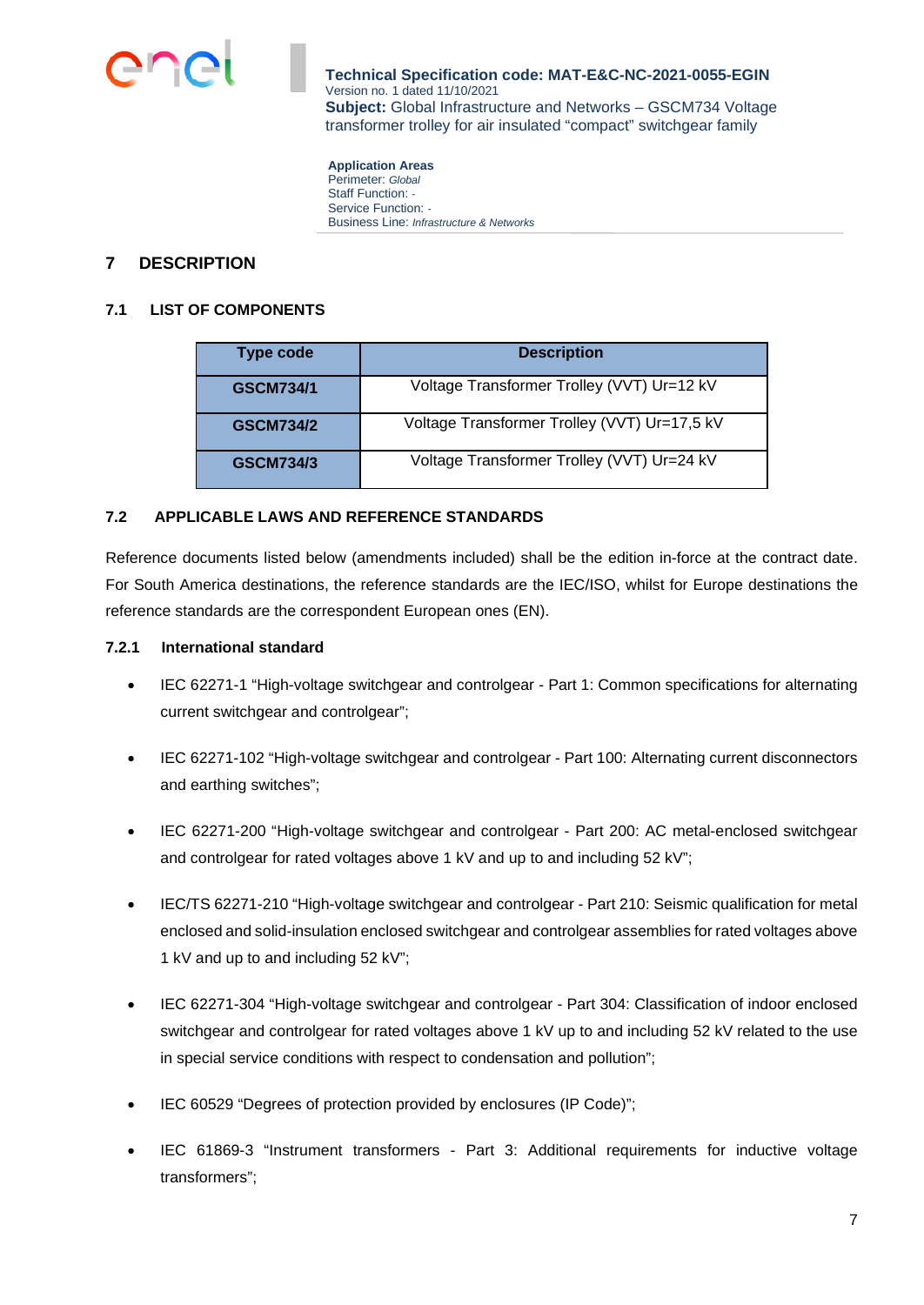

**Application Areas**  Perimeter: *Global* Staff Function: *-*  Service Function: *-*  Business Line: *Infrastructure & Networks*

- IEC 60332-1-2 "Tests on electric and optical fibre cables under fire conditions Part 1-2: Test for vertical flame propagation for a single insulated wire or cable - Procedure for 1 kW pre-mixed flame";
- EN 50399 "Common test methods for cables under fire conditions Heat release and smoke production measurement on cables during flame spread test - Test apparatus, procedures, results";
- IEC 60445 Basic and safety principles for man-machine interface, marking and identification Identification of equipment terminals, conductor terminations and conductors;
- ISO 16739 "Industry Foundation Classes (IFC) for data sharing in the construction and facility management industries";
- ISO 12944 "Paints and varnishes Corrosion protection of steel structures by protective paint systems".

## **7.2.2** *enel* **standards**

- MAT-O&M-NCS-2021-0033-EGIN version 3 "Global Infrastructure and Networks GSCG002 Technical Conformity Assessment";
- GSCM690 "Family of AIS "compact" *enel* type, technical specifications collection"
- GSCM1676 "Family of AIS "compact *enel,* Mock-up template utilization procedure";
- GSCM505 "Extractable, vertical translation, three-pole, vacuum circuit breaker, Ur=24kV for air insulated "compact" switchgear family";
- GSCM731 "Family of AIS "compact *enel,* Voltage bus bar measurement functional Unit";
- GSCT008 "Single-phase indoor voltage transformers";
- WKI-QPT-CMQ-2020-0019-EGIN "Contractual Requirements for Components and Materials Quality management";
- CNS-O&M-S&L-2021-0032-EGIN "Global Infrastructure and Networks Barcode specification.

## **7.2.3 Argentina**

## **7.2.4 Brazil**

NR-10 – Segurança em instalações e serviços em eletricidade.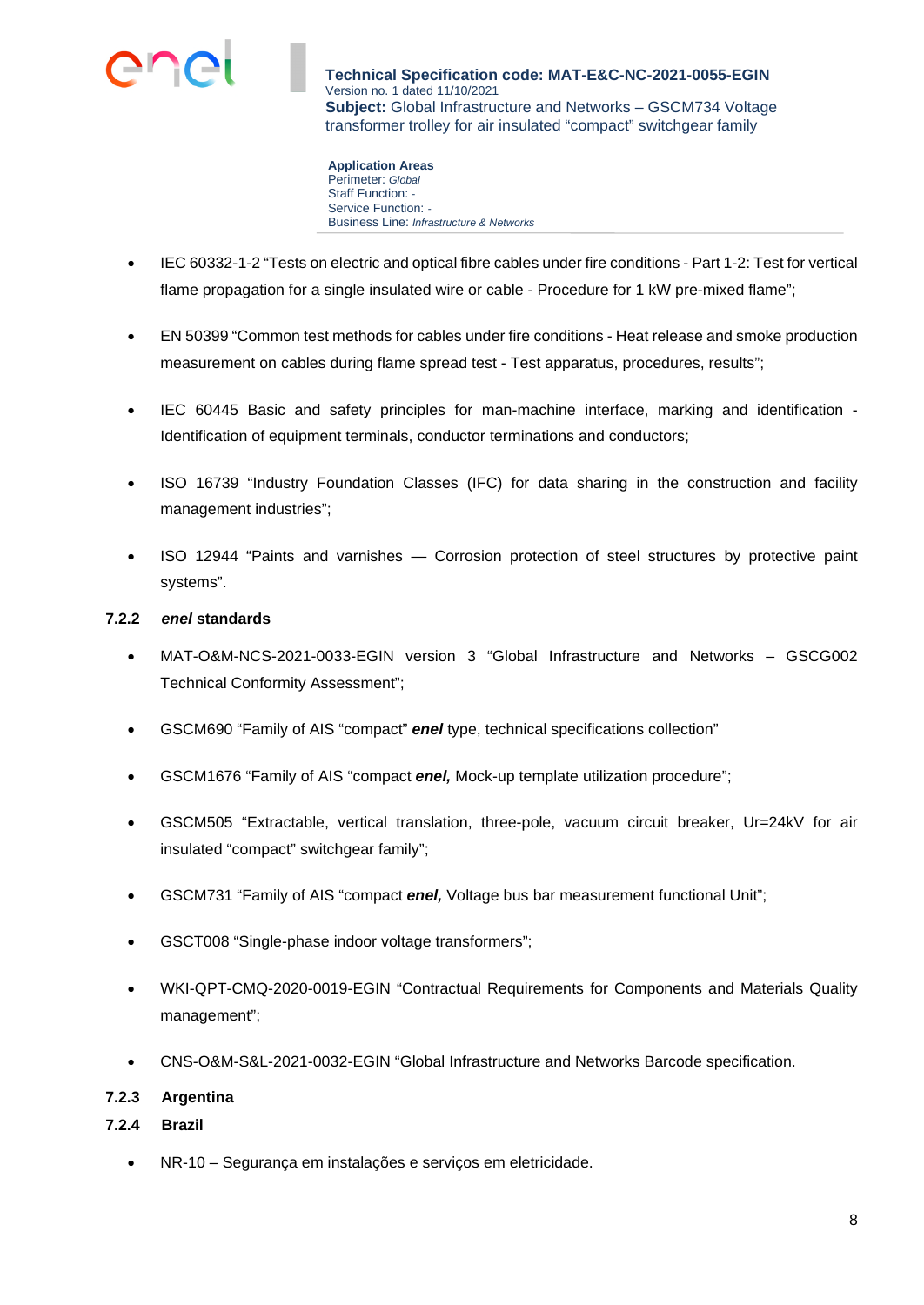

**Application Areas**  Perimeter: *Global* Staff Function: *-*  Service Function: *-*  Business Line: *Infrastructure & Networks*

## **7.2.5 Chile**

- Norma técnica de calidad de servicios para sistema de distribución, Comisión Nacional de Energía, Diciembre 2017;
- ETG-1020 "Requisitos de Diseño Sísmico para Equipo Eléctrico";
- IEEE 693-2005 "Recommended Practice for Seismic Design of Substations";
- Norma Técnica de Seguridad y Calidad de Servicio, Comisión Nacional de Energía, Septiembre 2020;
- Reglamento de producción, transporte y distribución de energía eléctrica Decreto N°109;
- Pliego Técnico normativo RPTD N°15 Operación y Mantenimiento. Decreto N°109;
- Pliego Técnico normativo RPTD N°17 Sistema de Gestión de integridade de instalaciones eléctricas. Decreto N°109.

## **7.2.6 Colombia**

- RETIE Reglamento Técnico de Instalaciones Eléctricas.
- **7.2.7 Perú**

## **7.2.8 Italy**

- D.Lgs n. 81 of the 9 of April 2008 and subsequent modifications;
- GUI 101 "Caratteristiche generali e prescrizioni di impiego del pallet in legno da utilizzare per imballo di trasporto".

## **7.2.9 Spain**

- R.D. 614/2001, de 8 de junio, sobre disposiciones mínimas para la protección de la salud y seguridad de los trabajadores frente al riesgo eléctrico;
- R.D. 337/2014, de 9 de mayo, por el que se aprueban el Reglamento sobre condiciones técnicas y garantías de seguridad en instalaciones eléctricas de alta tensión y sus Instrucciones Técnicas Complementarias ITC-RAT 01 a 23;
- R.D. 223/2008, de 15 de febrero, por el que se aprueban el Reglamento sobre condiciones técnicas y garantías de seguridad en líneas eléctricas de alta tensión y sus instrucciones técnicas complementarias ITC-LAT 01 a 09.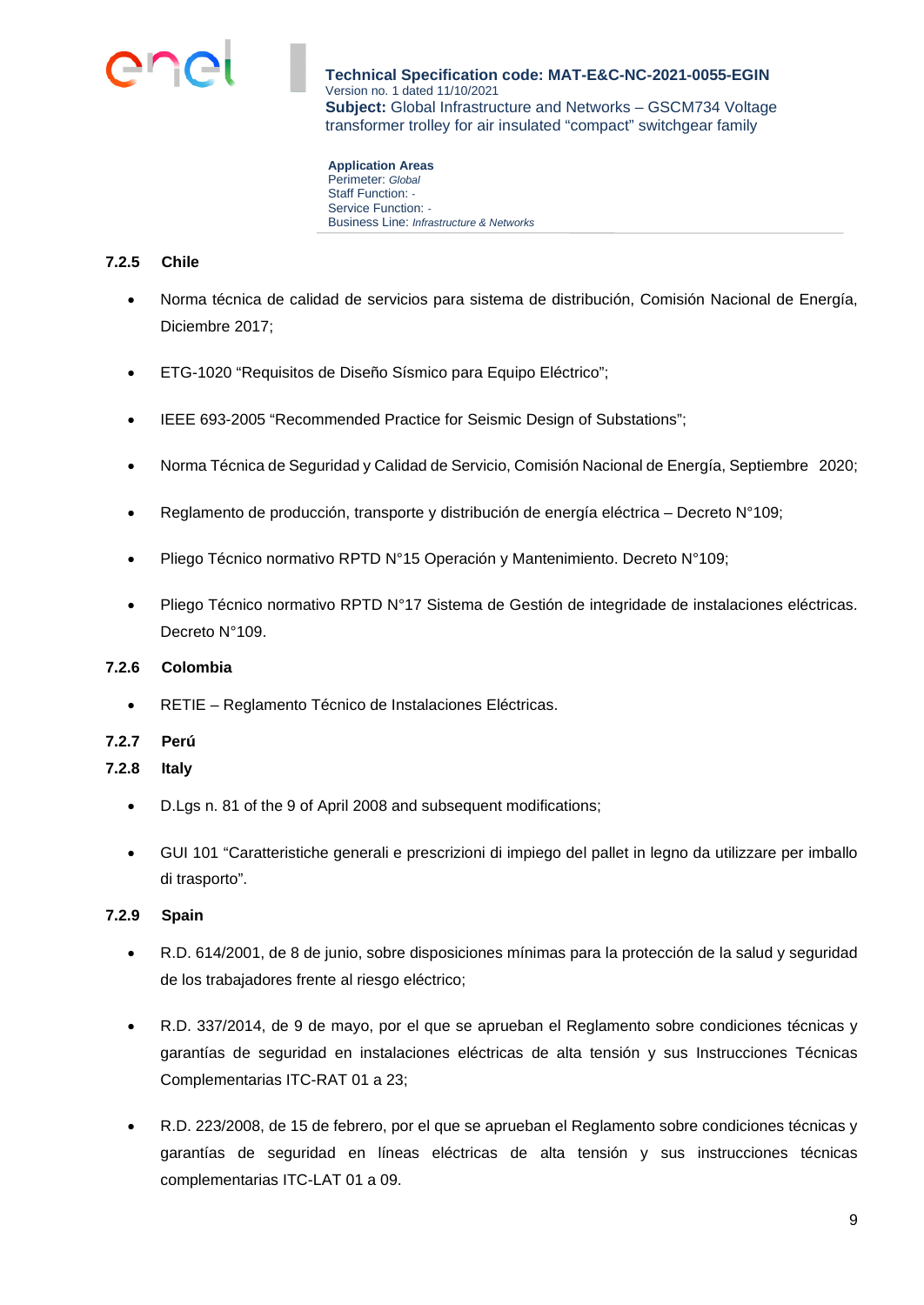

**Application Areas**  Perimeter: *Global* Staff Function: *-*  Service Function: *-*  Business Line: *Infrastructure & Networks*

## **7.2.10 Romania**

- Prescriptia Energetica PE 101/85 Normativ pentru constructia instalatiilor electrice de conexiuni și transformare cu tensiuni peste 1 kV;
- GUI 101RO.

## **7.2.11 Europe**

• Regulation (EU) of the European Parliament and of the Council 517/2014 of the 16th April 2014.

## **7.3 SERVICE CONDITIONS**

VTT shall be compliant with normal service conditions for indoor installation, defined in IEC 62271-1, considering as minimum value of ambient temperature -5°C.

Maximum altitude shall be as defined in normal service condition (1000 m).

Constructor shall define the Ur referred to 2700 m of altitude for Colombia.

Seismic level of apparatuses, functional unit switchgear and VTT shall be:

- seismic severity 2;
- acceptance class 1;

as defined in IEC/TS 62271-210.

VTT shall be compliant for installation in three-phases MV effectively and non-effectively earthed neutral system (solidly earthed, isolated, impedance earthed, resonant earthed and arc-suppression-coil-earth neutral system).

VTT shall be compliant with design class 2 (CH; PH) of IEC 62271-304.

## **7.4 TECNICHAL CHARACTERISTICS**

VTT shall be compliant with IEC 62271-102 and IEC 62271-200. In the following table, technical characteristics for each type of VTT GSCM734 are defined.

| enel Type                                                 | <b>GSCM734/1</b> | <b>GSCM734/2</b> | <b>GSCM734/3</b> |
|-----------------------------------------------------------|------------------|------------------|------------------|
| <b>Rated Voltage Ur (kV)</b>                              | 12               | 17,5             | 24               |
| <b>Rated power-frequency</b><br>withstand voltage Ud (kV) | 28               | 38               | 50               |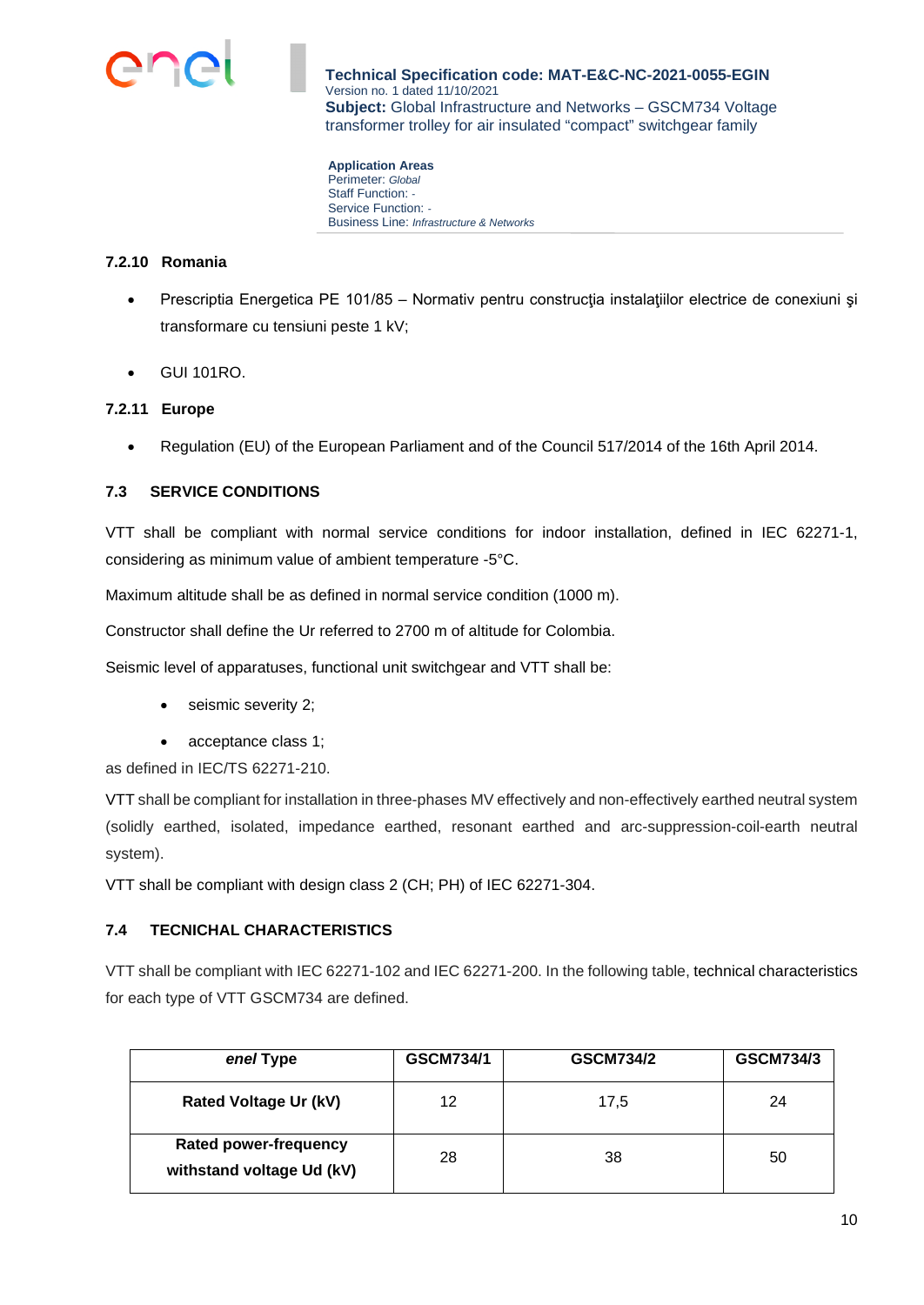

# **Application Areas**

Perimeter: *Global* Staff Function: *-*  Service Function: *-*  Business Line: *Infrastructure & Networks*

| <b>Rated lightning impulse</b><br>withstand voltage Up (kV) | 75  |     | 95          |            | 125 |               |
|-------------------------------------------------------------|-----|-----|-------------|------------|-----|---------------|
| Rated frequency fr (Hz) *                                   | 50  | 60  | 50          | 60         | 50  | 60            |
| VT transformer type GSCT008 to<br>be installed              | /11 | /12 | $/3$ 5 7 10 | $/4$ 6 8 9 | /1  | $\mathbf{12}$ |
| Number of VT                                                | 3   |     | 3           |            | 3   |               |
| IP degree of frontal case                                   | 2X  |     |             |            |     |               |

## **Table 2 - Technical characteristics**

## **\*Grid Nominal Frequency according grid parameters of destination Country**

## **7.5 CONSTRUCTION CHARACTERISTICS**

## **7.5.1 Generality**

VTT shall be extractable type, with clamp contacts and shall be suitable for operating inside a voltage bus bar measurement functional unit switchgear GSCM731.

Dimensions of VTT and interfaces with GSCM731 functional unit switchgear reference shall be made to GSCM505.

## **7.5.2 Insulated bushings**

Insulated bushing allows active part of each pole of VTT to cross the septum of the functional unit switchgear that separates the bus bar compartment from the cable compartment.

In case of high levels of partial discharges due to sharp edges interfering between functional unit switchgear and VTT, suitable deflectors (such as rings embedded in the resin of the bushing) in order to reduce the intensity of the field in the area above described shall be provided.

In any case, the solution adopted shall not introduce any modification to the family of switchgear technical specifications and drawings.

## **7.5.3 Protection panel**

VTT shall be equipped, in front and sides, with a protection metallic (other materials shall be taken into account) panel of adequate resistance to mechanical stress and internal fault. Panel shall be without [sharp](https://dictionary.cambridge.org/it/dizionario/inglese-italiano/sharp) corners at the edges. Panel design of lowest part of the panel shall also take in consideration the maneuverability of the handles for extraction of the VTT (see paragraph 7.5.6).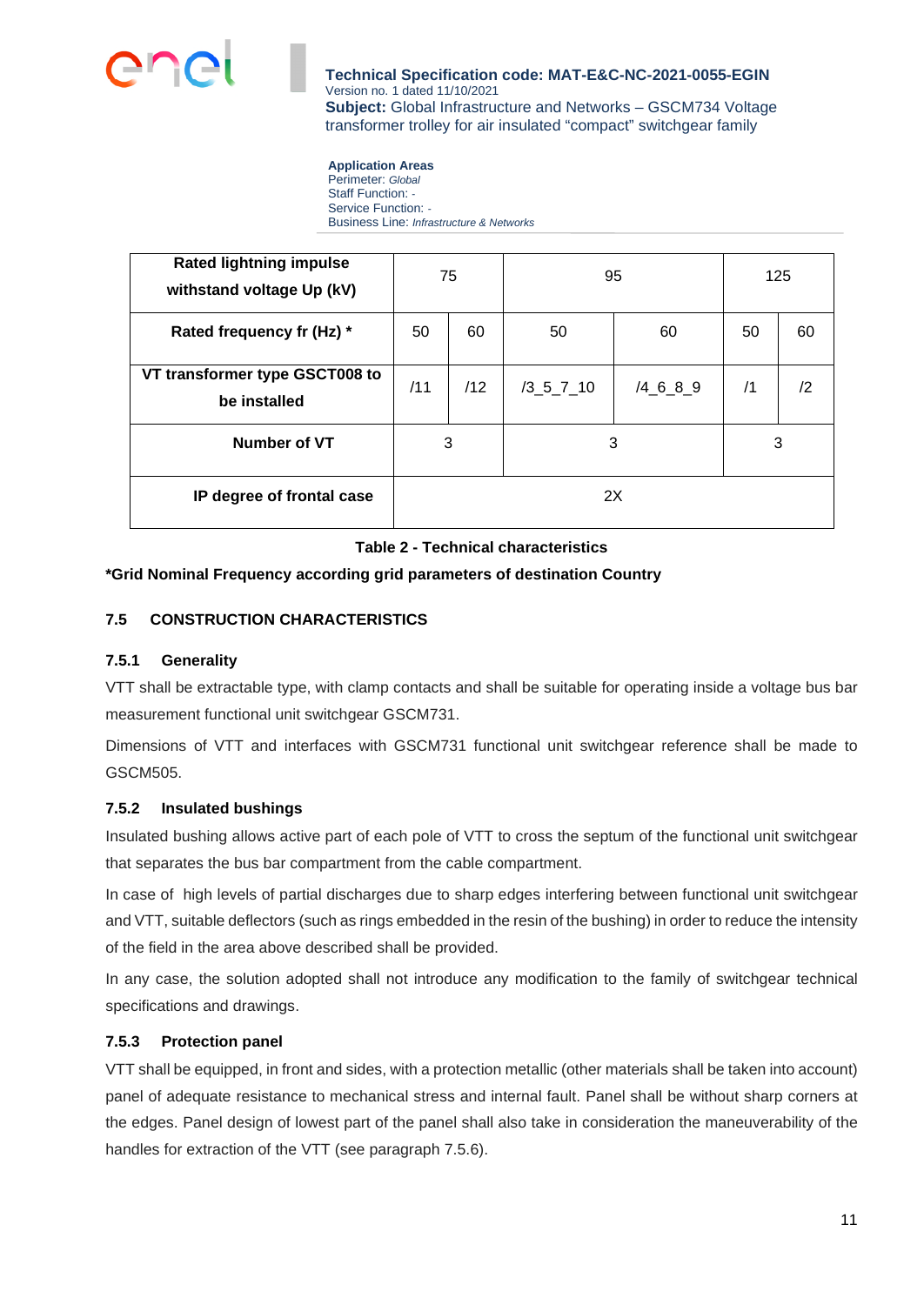

**Application Areas**  Perimeter: *Global* Staff Function: *-*  Service Function: *-*  Business Line: *Infrastructure & Networks*

## **7.5.4 Wheels**

VTT shall be equipped of 4 sliding stainless suited to the guides installed inside the panel switchgear; the wheels shall permit the easy handling of VTT.

Wheels fixing system shall be contained in the maximum width of trolley.

## **7.5.5 Earthing contact**

Earthing circuit shall be realized with copper bar of proper dimension to be coupled with the functional unit switchgear earthing system.

## **7.5.6 Drag handles for trolley**

VTT shall be equipped with two handles positioned in the front panel, retractable by means of return springs; handles shall allow to release the two rectangular blocking pivots of the VTT.

Mechanism shall be designed in order to operate correctly with panel switchgear interlocks.

Design of handles shall be ergonomic, safe and effortlessly for operators.

## **7.5.7 LV connector**

LV connector shall be mounted on the fixed part of the LV connector, installed on the right part or on the top of VTT. Position of fixed part of connector shall guarantee the dielectric and mechanical distances without interferences, see figure below.



**Figure 1 – Lateral view and LV connector** 

The connector for all GSCM734 types shall be socket insert ("female") to 16 contacts, LV cabling shall be complaint with *enel* drawings.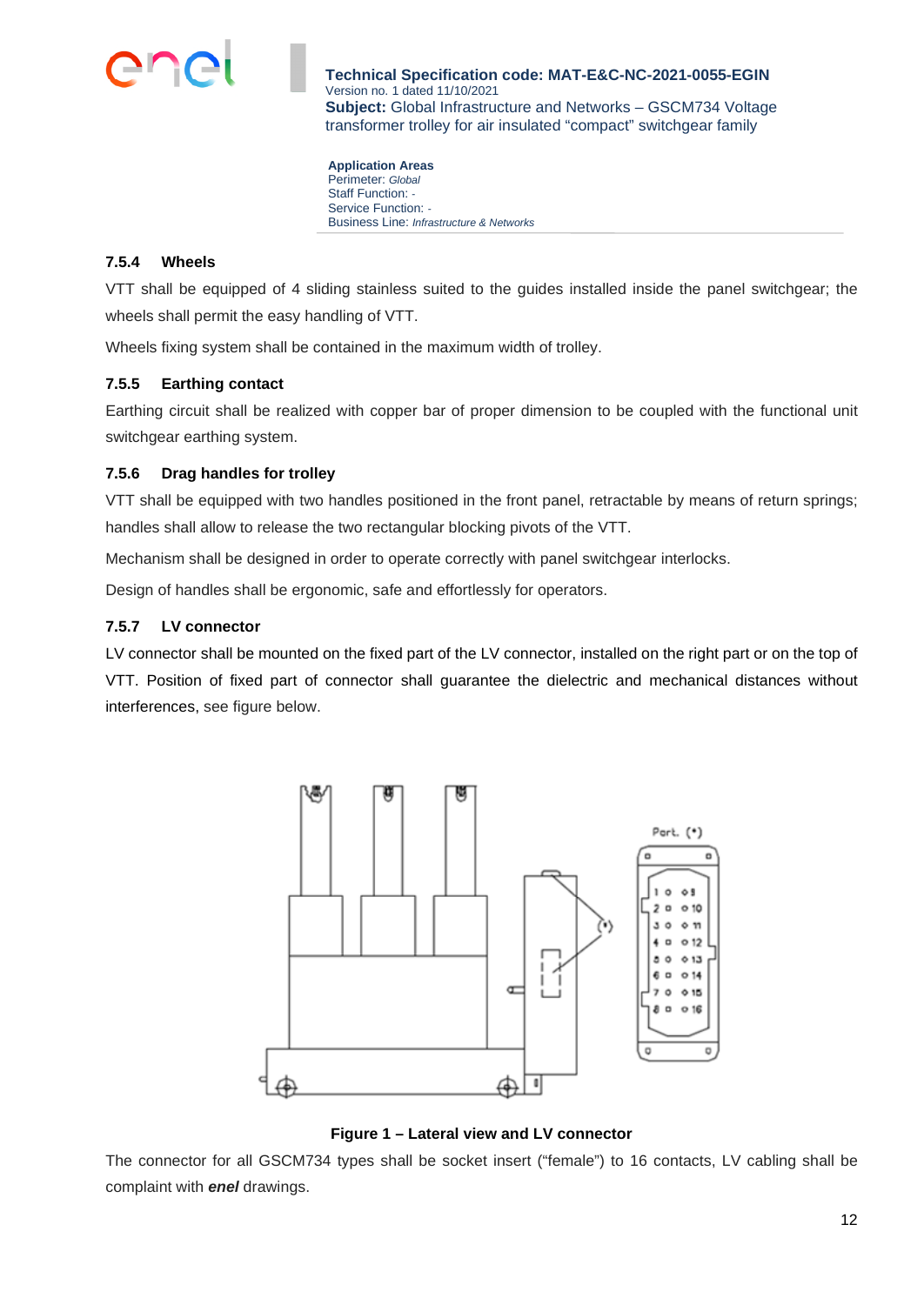

**Application Areas**  Perimeter: *Global* Staff Function: *-*  Service Function: *-*  Business Line: *Infrastructure & Networks*

Cabling shall be manufactured by flexible single-core cable with 450/750V minimum insulation class and minimum fire reaction Cca‐s1b, d1, a1 as described below.

- Cca: EN 50399: Flame Spread (FS) ≤ 2,00m; Total Heat Release (THR) ≤ 30MJ; Maximum Heat Release Rate (HHR) ≤ 60kW; Fire Growth Rate, index of heat release rate (FIGRA) ≤ 300Ws-1 /// IEC 60332-1-2: Flame Spread, vertical flame propagation H≤425 mm;
- s1b: Total Smoke Production (TSP1200)  $\leq$  50 m2; Smoke Production Rate, maximum smoke (SPR) 0,25 m2/s; transmittance ≥ 60 % < 80%;
- a1: electrical conductivity  $< 2.5 \mu S/mm$ ; pH  $> 4.3$ ;
- d1: No flaming droplets/particles persisting longer than 10 s within 1200 s.

Conductors shall be of proper dimension as Constructor design with minimum section of 4 mm<sup>2</sup>, they shall be marked at their extremity, accordance with IEC 60445 and cabling drawings.

## **7.5.8 VT**

For each trolley VT to be used shall have an in "force" TCA in compliance with GSCT008 *enel*.

VT's one for each phase shall be installed, primary termination of each VT shall be made with a M16 copper bolt.

Tightening torque and withstood stresses shall be declared by Constructor.

## **7.5.9 Clamp contacts**

Clamp contacts shall be designed in order to be coupled with the switchgear panel fixed contacts (reference GSCM505).

Penetration of clamp in the fixed contacts shall be 30 mm as minimum values; at any case the penetration shall be adequate in order to ensure the electrical ratings of functional unit switchgear.

Clamp contacts shall have a degree of mobility to permit a correct coupling with the fixed contacts even in case of offset with respect to the bus bar.

Every group of contacts shall be equipped by independent re-entry springs in order to permit after a disconnection of VTT from bus bar, that the clamp return to pre-connection position.

## **7.5.10 Lifting devices**

Removable lifting devices shall be installed on VTT (for example eyebolts or similar), for the lifting of the complete VTT.

## **7.5.11 Blocking pivot**

VTT shall be equipped with a blocking pivot with a diameter of 20 mm, rounded edges and stroke at least 20 mm (see GSCM505).

When the trolley is "totally relieved" and "totally lowered" (VTT connected and disconnected), the pivot will be its more external position.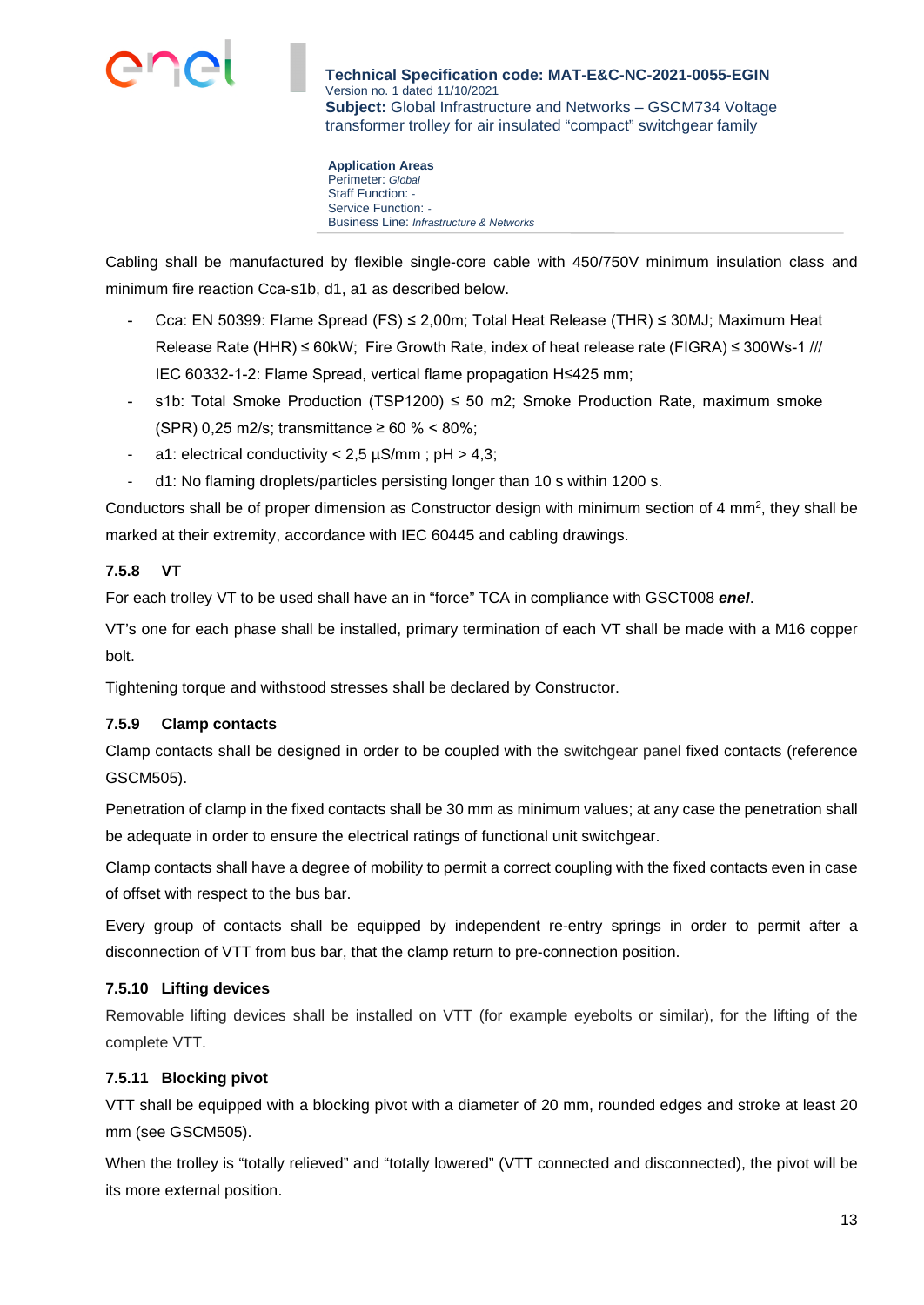

**Application Areas**  Perimeter: *Global* Staff Function: *-*  Service Function: *-*  Business Line: *Infrastructure & Networks*

Pivot position, shall be maintained by a horizontal pressure towards external direction with respect to trolley.

The pressure shall have proper accordance with specific mechanism present on the front of functional unit switchgear (see GSCM505).

Activation of blocking pivot shall occur when it is pushed towards internal direction starting from 5 mm and to 10 mm from beginning of horizontal stroke.

## **7.5.12 Protective coatings**

The carpentry shall have a protective coating compliant with ISO 12944 with the following features:

- Durability:
	- o Very High (VH) more than 25 years;
- Atmospheric corrosivity category:
	- o C5.

Alternative values of atmospheric corrosion category are permit but class 2 of IEC62271-304 shall be guaranteed.

Use of painting cycles or alternatively, electrolytic galvanizing on items that are not part of the load-bearing structure of the trolley is allowed.

## **7.6 MANUALS**

Constructor shall produce the VTT manual compliant with IEC 62271-102 and IEC 62271-200.

Minimum time of maintenance shall be 60 months.

VT's manuals shall be supply.

The manuals language shall be compliant with the supply country, e.g. in Italian/Spanish/ Romanian/Portuguese.

## **7.7 NAMEPLATE**

VTT shall be equipped, on frontal side and visible position, with a nameplate where data indicated by IEC 61869-3 and as applicable, data indicated by IEC 62271-102 and IEC 62271-200 (included the mass) shall be listed.

Also on the nameplate shall be included the followings indications:

- *enel* type;
- *enel* material code;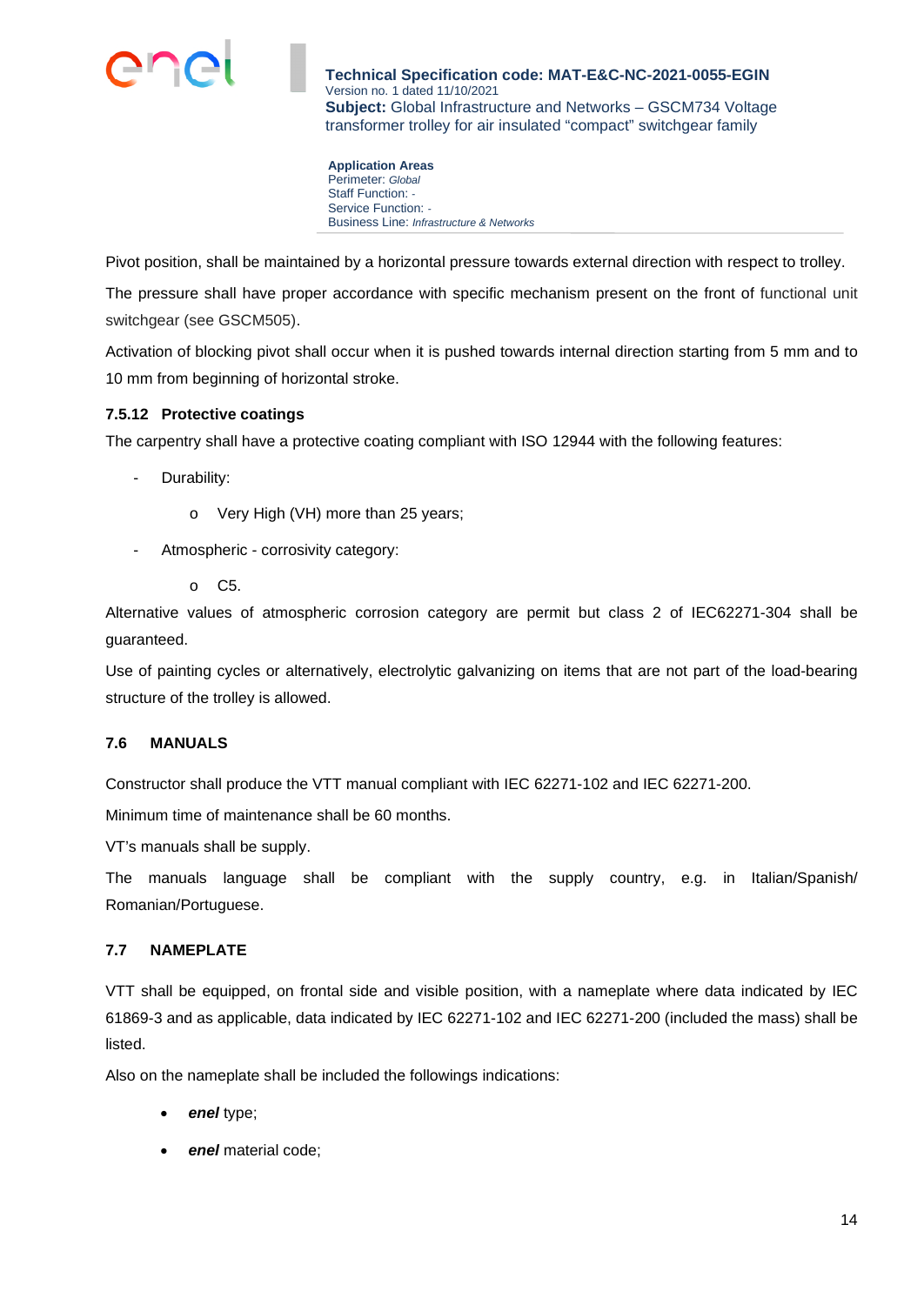

**Application Areas**  Perimeter: *Global* Staff Function: *-*  Service Function: *-*  Business Line: *Infrastructure & Networks*

• Barcode compliant with CNS-O&M-S&L-2021-0032-EGIN (in case there is not enough space on the nameplate, barcode could be insert out of nameplate).

## **7.8 TESTING**

Type and routine test shall be performed in compliance with IEC 62271-1, IEC 62271-102, IEC 62271-200 and the clarifications indicated in the followings paragraphs.

Technical conformity assessment (TCA) process shall be compliant with MAT-O&M-NCS-2021-0033-EGIN.

Electronic type A documentations shall be "BIM compliace" ISO 16739.

Functional unit switchgear GSCM731 with TCA in force necessary for all type tests shall procured by Constructor.

#### **7.8.1 Lists of test**

#### **7.8.1.1 List of type test**

| <b>Type test</b>                                                | Reference                        |  |
|-----------------------------------------------------------------|----------------------------------|--|
| Constructive features and interlock functionality verifications | Par. 7.8.3.1                     |  |
| Mechanical operation tests                                      | Par. 7.8.3.2                     |  |
|                                                                 | Par. 7.102 of IEC 62271-200 ed.3 |  |
| Dielectric tests:                                               | Par. 7.8.3.3                     |  |
| Power-frequency voltage tests for main circuit;<br>٠            | Par. 7.2 of IEC 62271-102 ed.2   |  |
| Lightning impulse voltage test;<br>٠                            | Par. 7.2 of IEC 62271-200 ed.3   |  |
| Partial discharge;                                              | IEC 60660                        |  |
| Power-frequency voltage tests for auxiliary circuit.<br>٠       | IEC 60137                        |  |
| Measurement of the resistance of the main circuit               | Par. 7.8.3.4                     |  |
|                                                                 | Par. 7.4 of IEC 62271-102 ed.2   |  |
|                                                                 | Par. 7.4 of IEC 62271-200 ed.3   |  |
| Degree of protection verifications                              | Par. 7.7 of IEC 62271-102 ed.2   |  |
| Ageing and humidity test                                        | Par. 7.8.3.5                     |  |
|                                                                 | IEC 62271-304                    |  |
| Seismic test                                                    | Par. 7.8.3.6                     |  |
|                                                                 | IEC TS 62271-210                 |  |
| Protective coating verifications                                | <b>ISO 12944</b>                 |  |
| <b>Flammability tests</b>                                       | Par. 7.8.3.7                     |  |
|                                                                 | IEC 60965-11-10                  |  |

## **Table 3 - Type Test**

Last edition of previous standards shall be utilized, paragraph indicated are referred to current edition.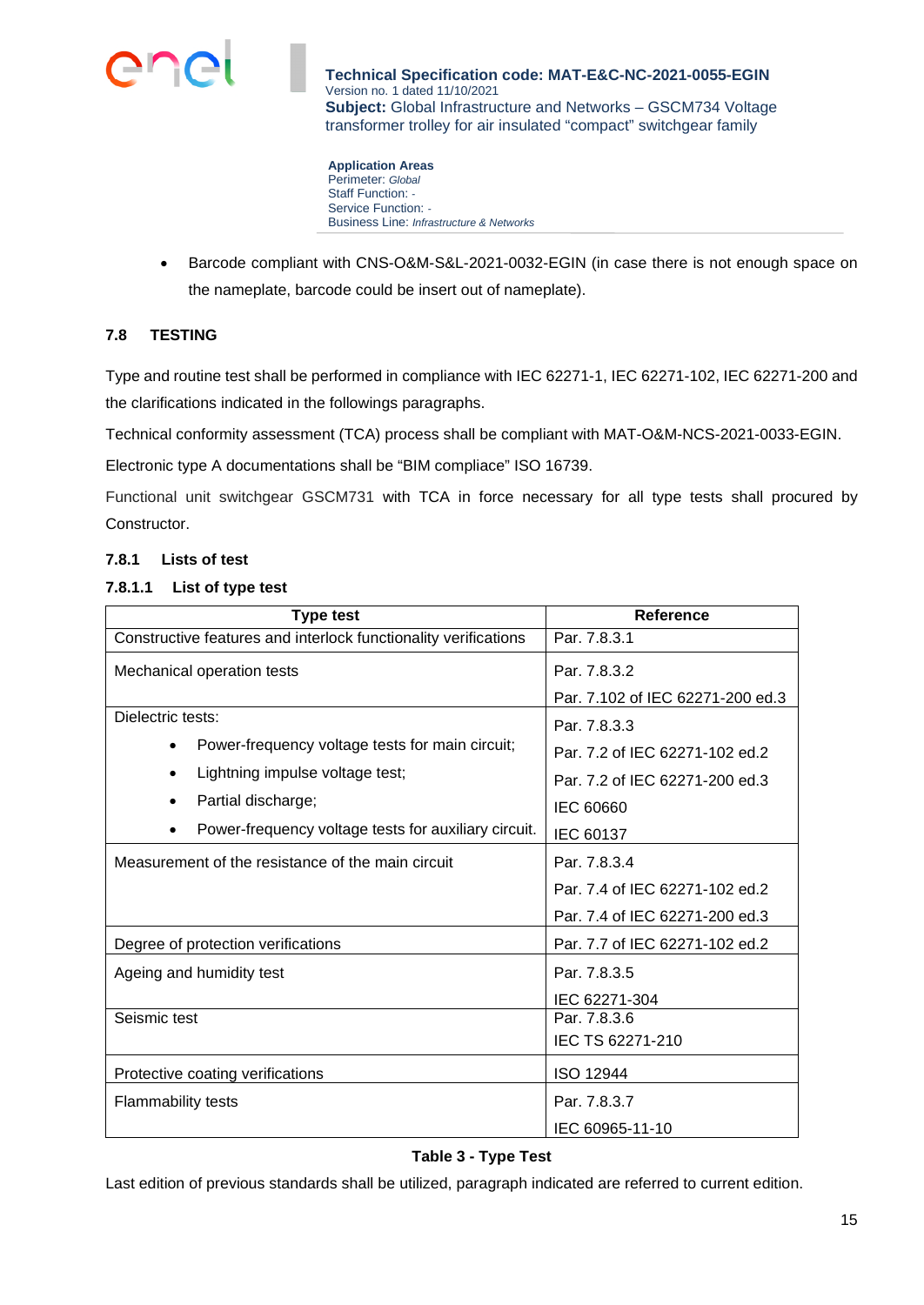

**Application Areas**  Perimeter: *Global* Staff Function: *-*  Service Function: *-*  Business Line: *Infrastructure & Networks*

#### **7.8.2 List of routine test**

| <b>Routine test</b>                                    | Reference                              |
|--------------------------------------------------------|----------------------------------------|
| Type correspondence verifications                      | Par. 7.8.4.1                           |
|                                                        | Par. 8.6 of IEC 62271-102 ed.2         |
|                                                        | Par, 8.6 of IEC 62271-200 ed.3         |
| Mechanical operation tests and interlock functionality | Par. 7.8.4.2                           |
|                                                        | Par. 8.101 of IEC 62271-102 ed.2       |
|                                                        | Par. 8.102 of IEC 62271-200 ed.3       |
| Dielectric test on the main circuit and auxiliary      | Par. 8.2 and 8.3 of IEC 62271-102 ed.2 |
|                                                        | Par. 8.2 of IEC 62271-200 ed.3         |
| Measurement of the resistance of the main circuit      | Par. 7.8.4.3                           |
|                                                        | Par. 8.4 of IEC 62271-102 ed.2         |
|                                                        | Par. 8.4 of IEC 62271-200 ed.3         |
| Protective coating verifications                       | <b>ISO 12944</b>                       |

## **Table 4 - Routine test**

Last edition of previous standards shall be utilized, paragraph indicated are referred to current edition.

## **7.8.3 Type test**

Tests shall be performed on VTT fully equipped as for ordinary use

#### **7.8.3.1 Constructive features and interlock functionality verifications**

For this verification, a mechanical simulation of switchboard is necessary.

Mechanical simulation of functional unit switchgear and VTT (mock-up template) shall be manufactured by constructor in compliance with *enel* drawings and specifications; verification of the template accuracy is in charge of constructor.

Annual check of mock-up template with portable 3D automatic measurement shall be performed by constructor.

Portable 3D automatic meter shall have at least 1 mm of precisions.

The right interlock functionality, listed in this document and its annexes, shall be also checked with the mockup template, procedure described in GSCM1676 shall be followed.

Shall be checked the tightening torque and that primary termination of VT can withstand the stresses transmitted by the force declared by Constructor during the TCA.

Furthermore, LV cabling shall be verified in compliance with paragraph 7.5.7 and nameplates shall be verified in compliance with paragraph 7.7.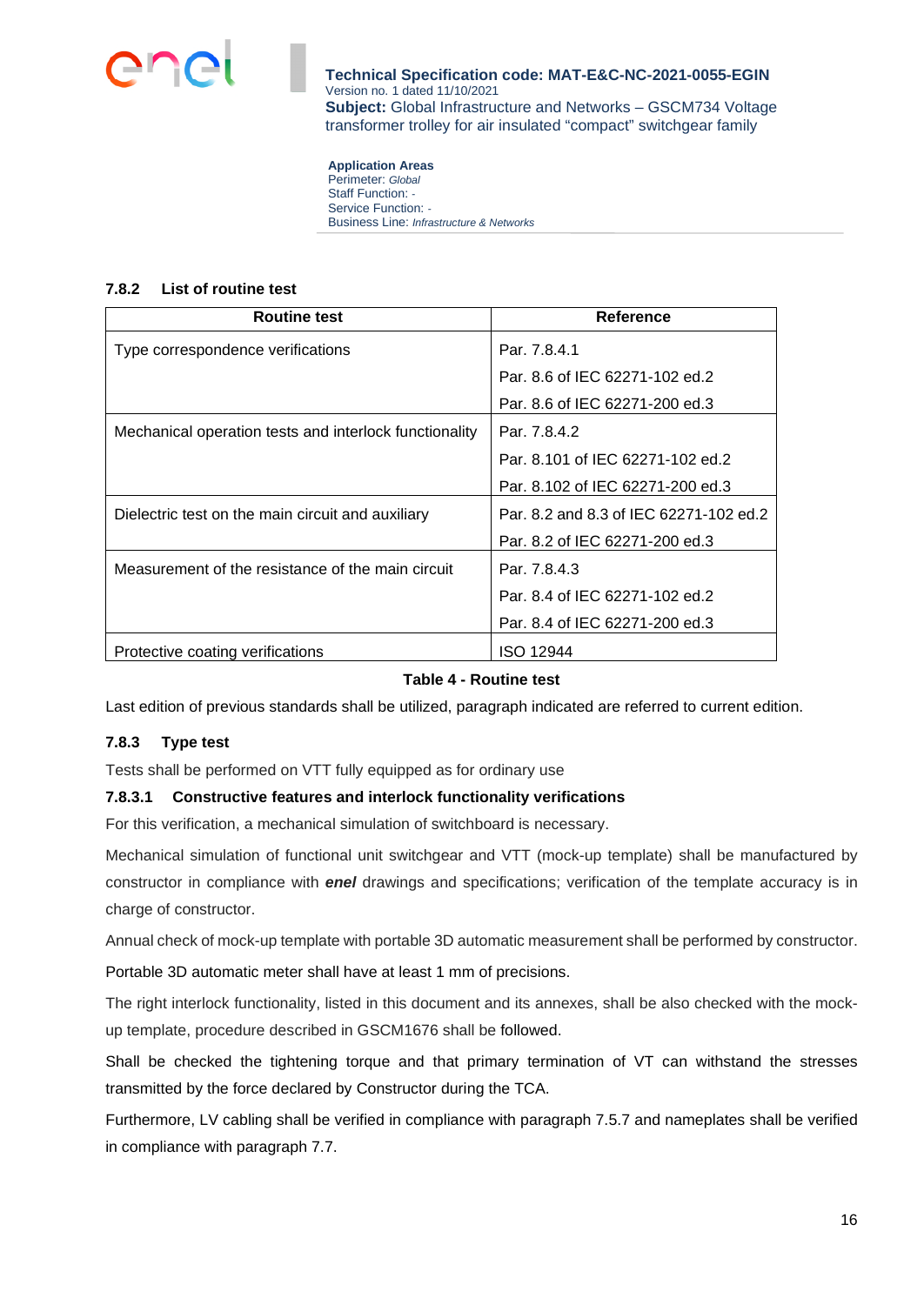

**Application Areas**  Perimeter: *Global* Staff Function: *-*  Service Function: *-*  Business Line: *Infrastructure & Networks*

#### **7.8.3.2 Mechanical operation tests**

Test shall be performed on VTT installed inside functional unit switchgear GSCM731, in compliance with the paragraph 7.102 of IEC 62271-200 ed.3.

Correct insertion, vertical translation, correct LV connector position of VTT inside functional unit switchgear GSCM731 shall be checked.

#### **7.8.3.3 Dielectric tests**

Tests shall be performed on VVT fully equipped as for ordinary use and installed inside functional unit switchgear GSCM731.

Check of PDS shall be performed with the following indication:

- Inception and extinction voltage level of PDS shall be recorded;
- Measuring circuit shall be capable of detecting an intensity of discharge of at least 2 pC;
- PDS values shall not exceed the reference values described in the *enel* property test reports attached in certification documents.

## **7.8.3.4 Measurement of the resistance of the main circuit**

Test shall be performed on VTT installed inside functional unit switchgear, in compliance with paragraphs 7.4 of IEC 62271-102 ed.2 and 7.4 of IEC 62271-200 ed.3.

For each phase the following measurement shall be performed:

R1: between MV busbar and primary terminal of VT;

average value, for each phase, of measurement carried out during the check, shall be adopted as referring value for the routine tests.

#### **7.8.3.5 Ageing and humidity test**

Test shall be performed on VTT in compliance with IEC 62271-304 with design class 2.

#### **7.8.3.6 Seismic test**

Compliance with IEC TS 62271-210 shall be proven of the VTT installed inside functional unit switchgear GSCM731.

#### **7.8.3.7 Flammability tests**

Test shall be performed on an exemplar for each insulation elements in organic material present on VTT. Test shall be performed in compliance with prescriptions of IEC 60965-11-10 considering the materials as V-0 type.

#### **7.8.4 Routine test**

The routine tests are indicated in the table 4, these tests shall be carried out by the constructor on all the specimen prepare for the commissioning.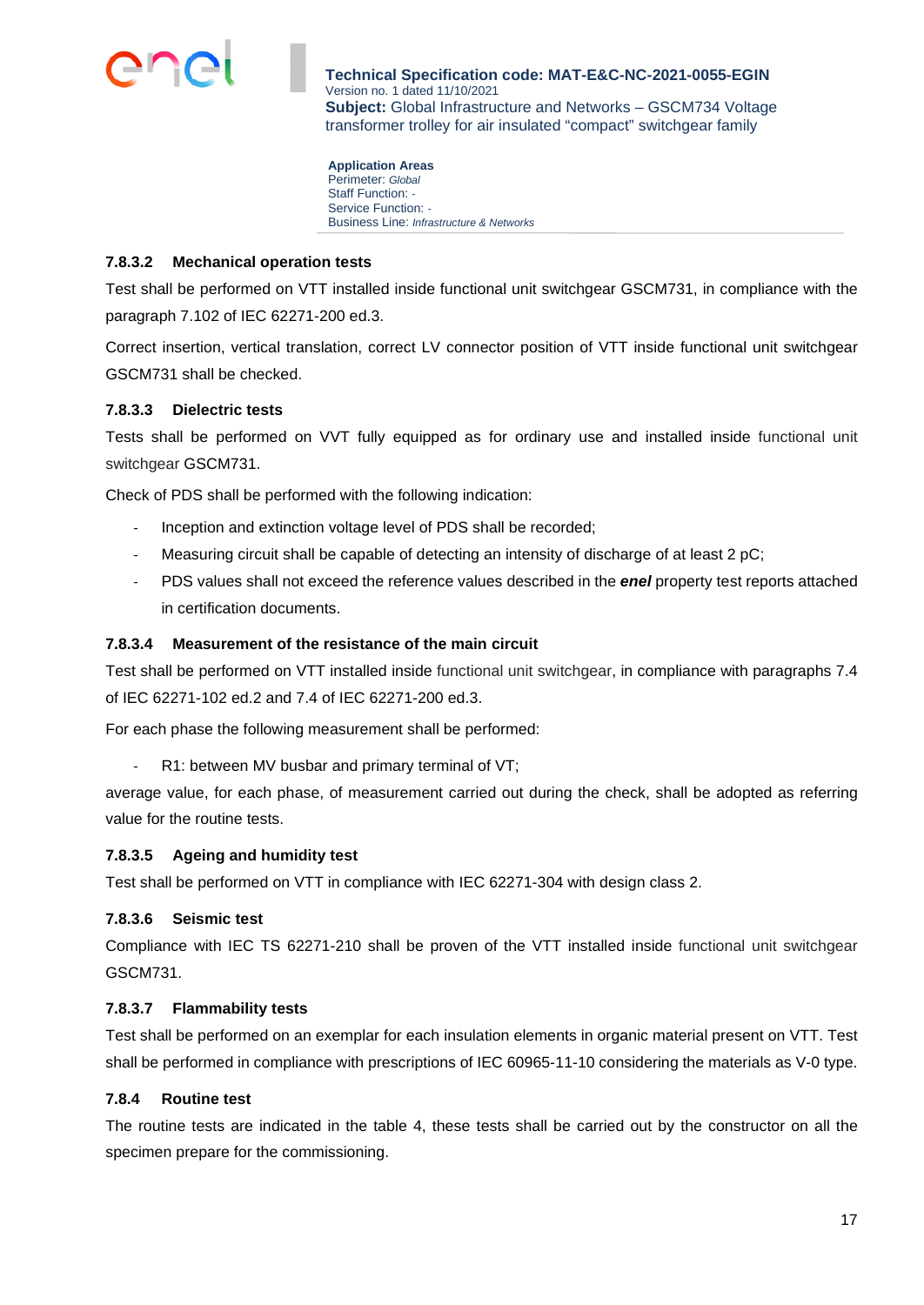

**Application Areas**  Perimeter: *Global* Staff Function: *-*  Service Function: *-*  Business Line: *Infrastructure & Networks*

For each piece belonging to the prepared batch, the supplier shall prepare a test report with the results of the tests performed.

For routine tests reference values and acceptability ranges defined in the TCA Report, type A documents shall be considered.

Routine tests shall be performed on VTT fully equipped as for ordinary use.

## **7.8.4.1 Type correspondence verifications**

Test shall be performed on VTT in compliance with the paragraph 8.6 of IEC 62271-102 ed. 2 and 8.6 of IEC 62271-200 ed.3., following verifications shall be performed:

- a) Visual examination in order to check the absence of external imperfections and constructive defects;
- b) Dimensional and constructive verification, with mock-up template of panel switchgear conformity to *enel* drawings and specifications, according procedure described in the GSCM1676 shall be ensured.
- c) Constructive features check with drawings schemes and pictures of the approved type A documentations.

## **7.8.4.2 Mechanical operation tests and interlock functionality**

Test compliant with paragraphs 8.102 of IEC 62271-200 ed.3 and 8.101 of IEC 62271-102 ed.2 shall be performed on VTT installed inside functional unit switchgear GSCM731.

Correct functionality of interlocks listed in this document shall be checked.

The right interlock functionality, listed in this document and its annexes, shall be also checked with the mockup template, procedure described in GSCM1676 shall be followed.

## **7.8.4.3 Measurement of the resistance of the main circuit**

Measurement shall be performed in compliance with paragraph 8.4 of IEC 62271-102 ed.2 with paragraph 8.4 IEC 62271-200 ed.3, measures shall be executed with methods indicated in par. 7.8.3.4, checking that measured values do not exceed 1,2 time the values of reference measuring obtained during type test.

## **7.8.5 Acceptance test**

Acceptance test shall be the same of the Routine tests.

Acceptance test shall be carried out on a sample basis, on a number of samples which depends on the consistency of the supply according conditions establish in document WKI-QPT-CMQ-2020-0019-EGIN "Contractual Requirements for Components and Materials Quality management".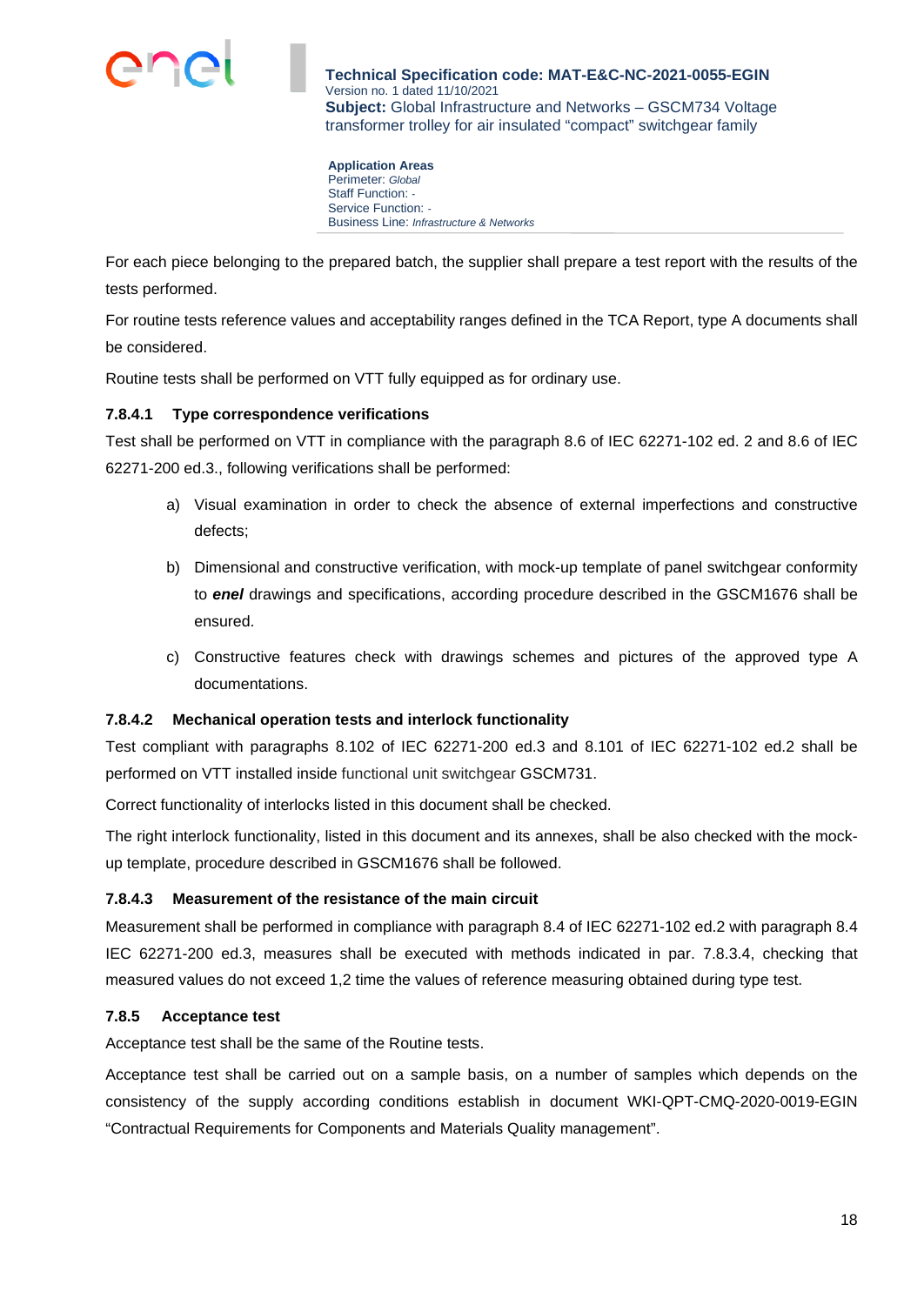

**Application Areas**  Perimeter: *Global* Staff Function: *-*  Service Function: *-*  Business Line: *Infrastructure & Networks*

## **7.9 SUPPLY REQUIREMENTS**

VTT shall be supplied in single package, in order to ensure a proper protection during the transportation and storage.

Inside the package followings elements shall be supplied:

- VTT completely equipped;
- All accessories necessary for the complete installation and put in service VTT;
- Installation, operation and maintenance manuals;
- Any other device eventually needed for the operation VTT.

Out of the package followings indications shall be present:

- *enel* DSO;
- Name of supplier;
- Description of product;
- *enel* material and type code;
- Constructor designation and serial number;
- Gross weight;
- BAR Code compliant with CNS-O&M-S&L-2021-0032-EGIN.

#### **7.9.1 Warranty**

60 months of warranty period.

#### **7.10 DOCUMENTATIONS TO BE PROVIDED IN TECHNICAL OFFER**

Documentations:

- Check list to fill in for each *enel* type code see par.8.1;
- Drawings with overall dimensions;
- Supplier declaration of compliance of offered products with present TS and main standards and laws;
- Deviations letter (if any).